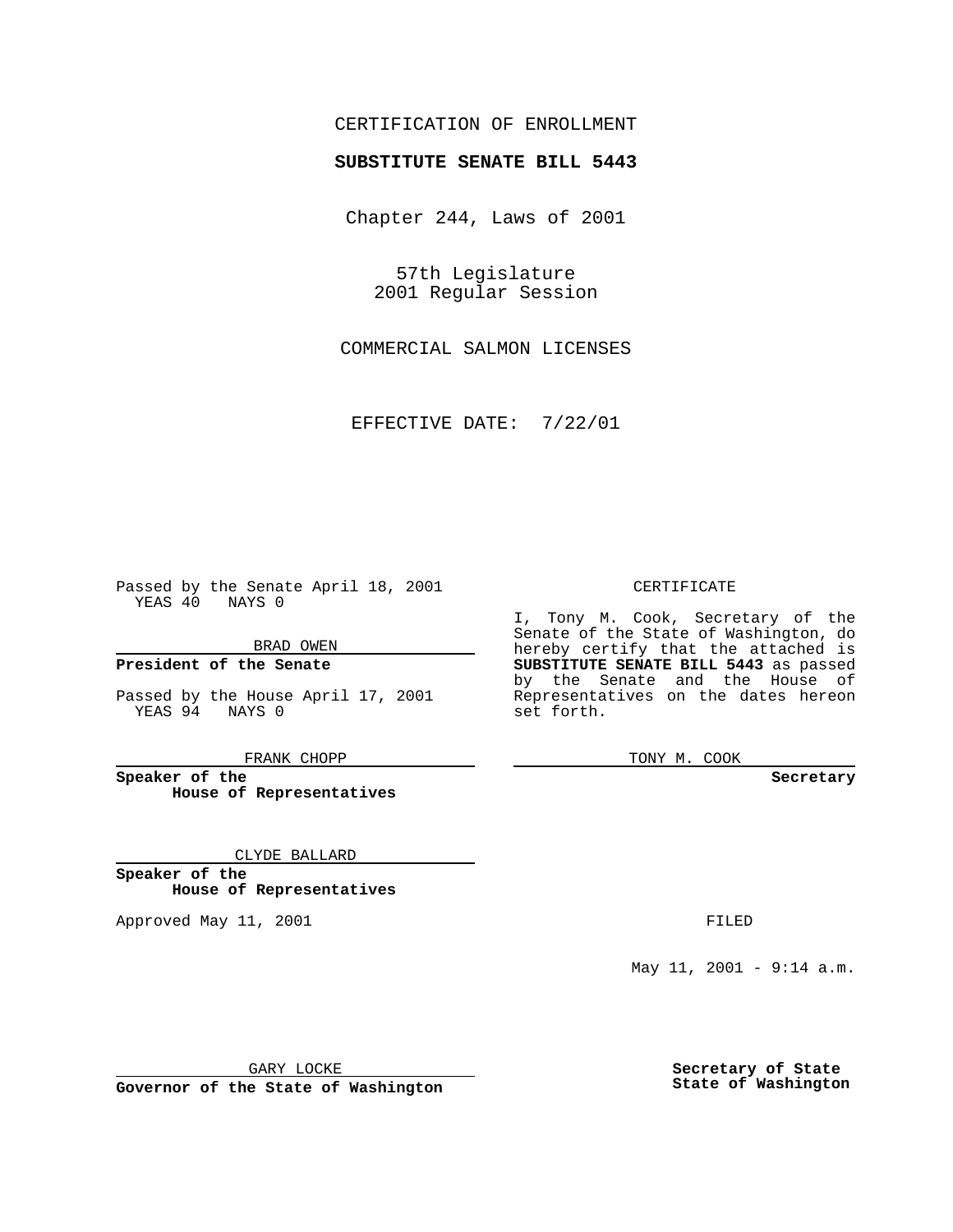# **SUBSTITUTE SENATE BILL 5443** \_\_\_\_\_\_\_\_\_\_\_\_\_\_\_\_\_\_\_\_\_\_\_\_\_\_\_\_\_\_\_\_\_\_\_\_\_\_\_\_\_\_\_\_\_\_\_

\_\_\_\_\_\_\_\_\_\_\_\_\_\_\_\_\_\_\_\_\_\_\_\_\_\_\_\_\_\_\_\_\_\_\_\_\_\_\_\_\_\_\_\_\_\_\_

## AS AMENDED BY THE HOUSE

Passed Legislature - 2001 Regular Session

#### **State of Washington 57th Legislature 2001 Regular Session**

**By** Senate Committee on Natural Resources, Parks & Shorelines (originally sponsored by Senators Spanel, Jacobsen and Kohl-Welles; by request of Department of Fish and Wildlife)

READ FIRST TIME 2/01/01.

 AN ACT Relating to commercial salmon licenses; and amending RCW 77.65.160, 77.65.030, and 77.65.070.

BE IT ENACTED BY THE LEGISLATURE OF THE STATE OF WASHINGTON:

 **Sec. 1.** RCW 77.65.160 and 2000 c 107 s 37 are each amended to read as follows:

 (1) The following commercial salmon fishery licenses are required for the license holder to use the specified gear to fish for salmon in state waters. Only a person who meets the qualifications of RCW 77.70.090 may hold a license listed in this subsection. The licenses and their annual fees and surcharges under RCW 77.95.090 are:

| 11 | Fishery                      | Resident | Nonresident | Surcharge  |
|----|------------------------------|----------|-------------|------------|
| 12 | License                      | Fee      | Fee         |            |
| 13 | (a) Salmon Gill Net--Grays   | \$380    | \$685       | plus \$100 |
| 14 | Harbor-Columbia river        |          |             |            |
| 15 | (b) Salmon Gill Net--Puget   | \$380    | \$685       | plus \$100 |
| 16 | Sound                        |          |             |            |
| 17 | (c) Salmon Gill Net--Willapa | \$380    | \$685       | plus \$100 |
| 18 | Bay-Columbia river           |          |             |            |
| 19 | (d) Salmon purse seine       | \$530    | \$985       | plus \$100 |
| 20 | (e) Salmon reef net          | \$380    | \$685       | plus \$100 |
|    |                              |          |             |            |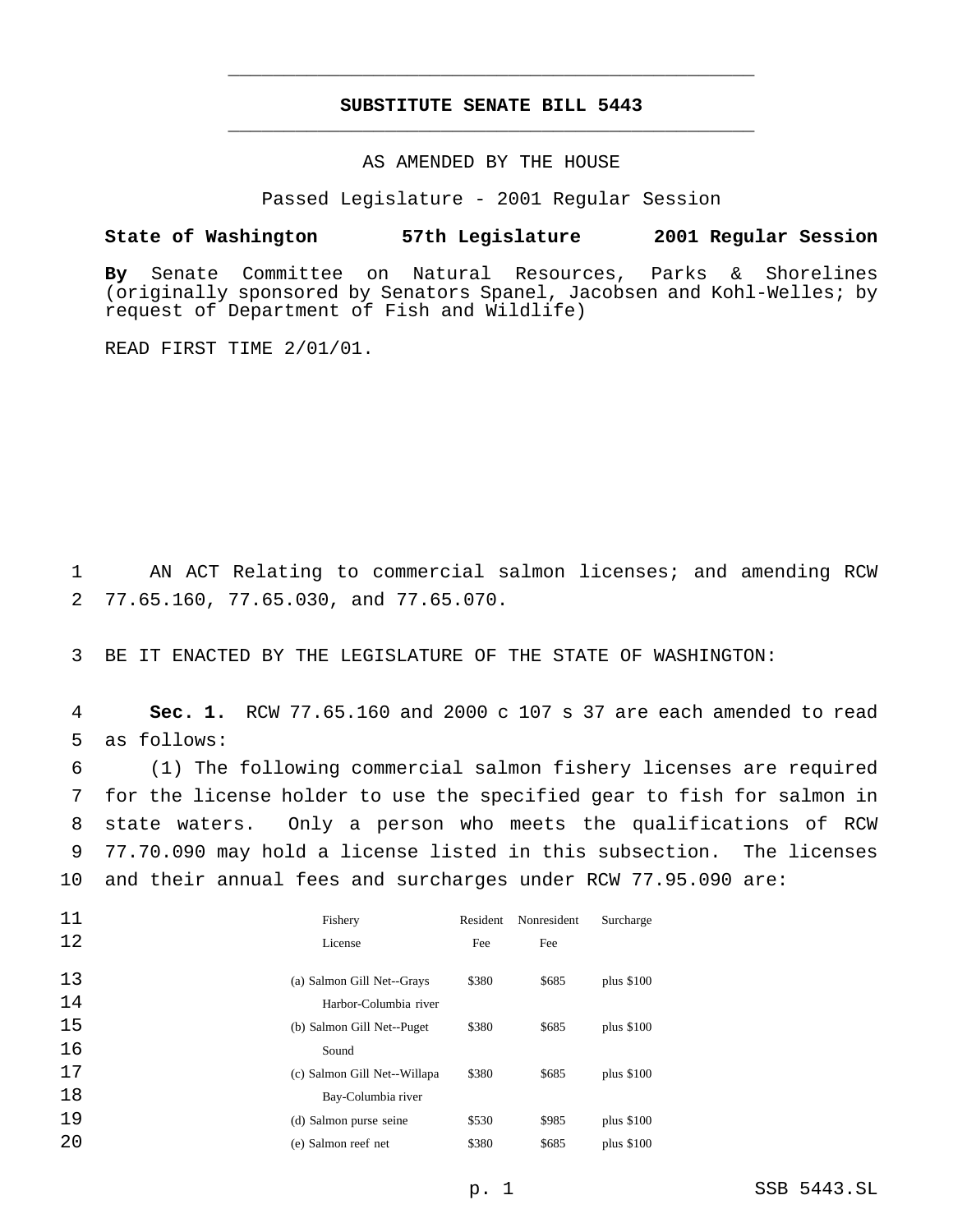1 (f) Salmon troll \$380 \$685 plus \$100

 (2) A license issued under this section authorizes no taking or delivery of salmon or other food fish unless a vessel is designated under RCW 77.65.100.

 (3) Holders of commercial salmon fishery licenses may retain incidentally caught food fish other than salmon, subject to rules of the department.

(4) A salmon troll license includes a salmon delivery license.

 (5) A salmon gill net license authorizes the taking of salmon only in the geographical area for which the license is issued. The geographical designations in subsection (1) of this section have the following meanings:

 (a) "Puget Sound" includes waters of the Strait of Juan de Fuca, Georgia Strait, Puget Sound and all bays, inlets, canals, coves, sounds, and estuaries lying easterly and southerly of the international boundary line and a line at the entrance to the Strait of Juan de Fuca projected northerly from Cape Flattery to the lighthouse on Tatoosh Island and then to Bonilla Point on Vancouver Island.

 (b) "Grays Harbor-Columbia river" includes waters of Grays Harbor and tributary estuaries lying easterly of a line projected northerly from Point Chehalis Light to Point Brown and those waters of the Columbia river and tributary sloughs and estuaries easterly of a line at the entrance to the Columbia river projected southerly from the most westerly point of the North jetty to the most westerly point of the South jetty.

 (c) "Willapa Bay-Columbia river" includes waters of Willapa Bay and tributary estuaries and easterly of a line projected northerly from Leadbetter Point to the Cape Shoalwater tower and those waters of the Columbia river and tributary sloughs described in (b) of this subsection.

 (6) A commercial salmon troll fishery license may be renewed under this section if the license holder notifies the department by May 1st of that year that he or she will not participate in the fishery during that calendar year. A commercial salmon gill net, reef net, or seine fishery license may be renewed under this section if the license holder 36 notifies the department ((by August 1st)) before the third Monday in 37 September of that year that he or she will not participate in the fishery during that calendar year. The license holder must pay the one hundred-dollar enhancement surcharge, plus a fifteen-dollar handling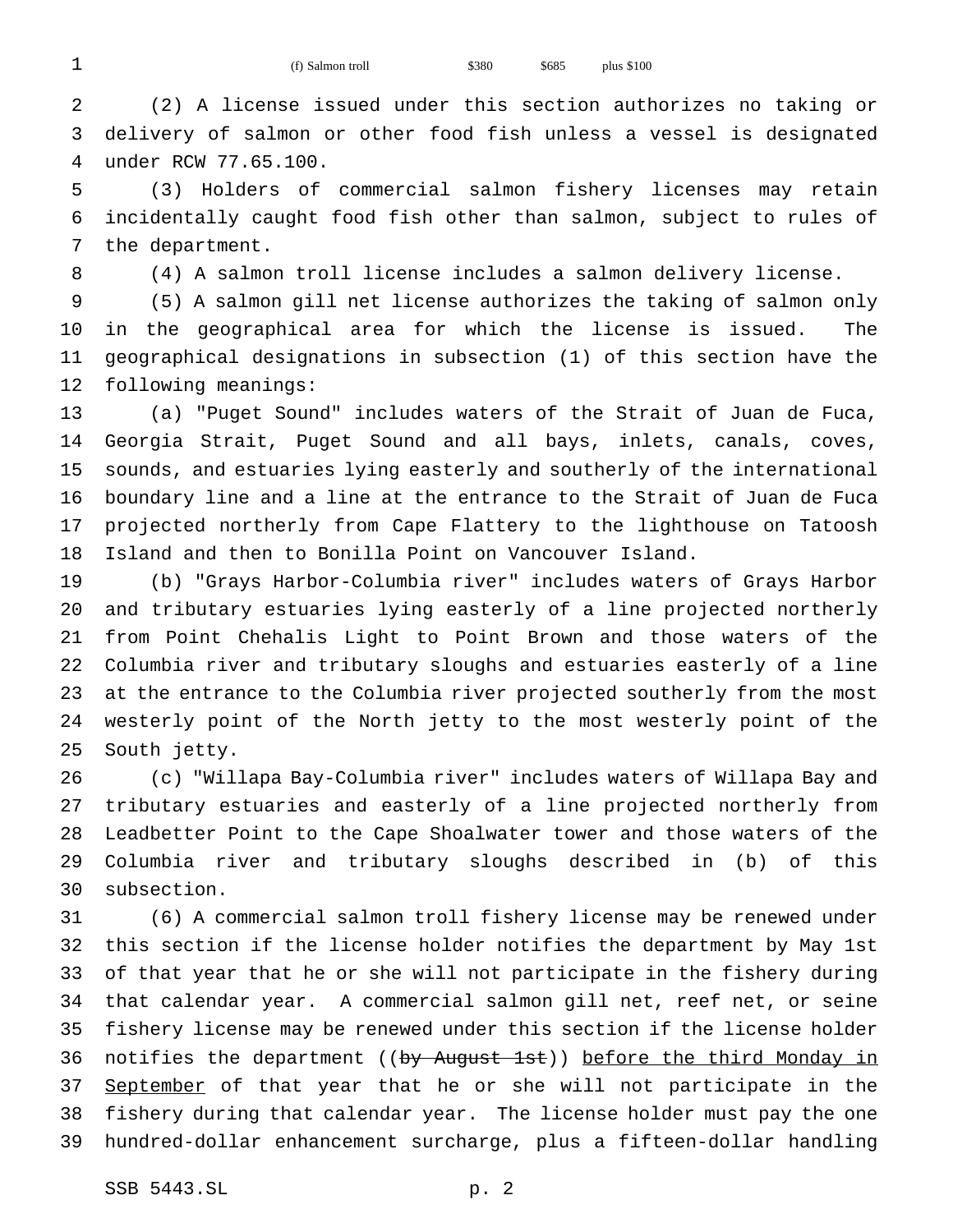1 charge before the third Monday in September, in order to be considered a valid renewal and eligible to renew the license the following year. (7) Notwithstanding the annual license fees and surcharges established in subsection (1) of this section, a person who holds a resident commercial salmon fishery license shall pay an annual license fee of one hundred dollars plus the surcharge if all of the following conditions are met: 8 (a) The license holder is at least seventy-five years of age;

 (b) The license holder owns a fishing vessel and has fished with a 10 resident commercial salmon fishery license for at least thirty years; and

12 (c) The commercial salmon fishery license is for a geographical area other than the Puget Sound.

14 An alternate operator may not be designated for a license renewed 15 at the one hundred dollar annual fee under this subsection (7).

 **Sec. 2.** RCW 77.65.030 and 1993 c 340 s 3 are each amended to read as follows:

 The application deadline for a commercial license or permit established in this chapter is December 31st of the calendar year for which the license or permit is sought. The department shall accept no 21 license or permit applications after December 31st of the calendar year 22 for which the license or permit is sought. The application deadline in 23 this section does not apply to a license or permit that has not been 24 renewed because of the death of the license or permit holder. The 25 license or permit holder's surviving spouse, estate, or estate beneficiary must be given a reasonable opportunity to renew the license or permit.

 **Sec. 3.** RCW 77.65.070 and 1996 c 267 s 27 are each amended to read as follows:

 (1) A commercial license issued under this chapter permits the license holder to engage in the activity for which the license is issued in accordance with this title and the rules of the department. (2) No security interest or lien of any kind, including tax liens, may be created or enforced in a license issued under this chapter.

 (3) Unless otherwise provided in this title or rules of the department, commercial licenses and permits issued under this chapter expire at midnight on December 31st of the calendar year for which they